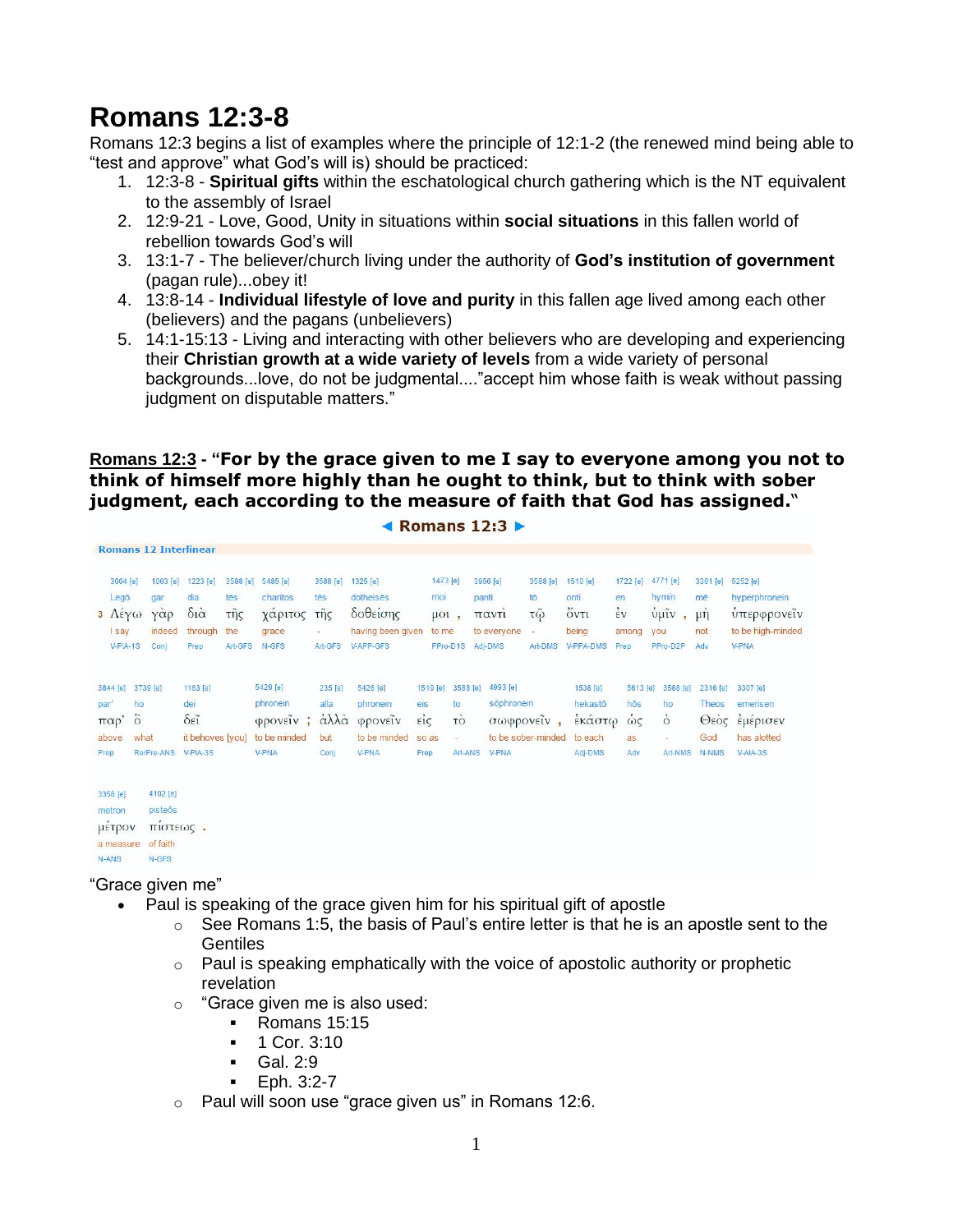- Here we see the grace given the Roman believers is the same quality (only different) as Paul's.
- This matches his attitude at the opening of the letter in Romans 1:11-12
- $\circ$  The word "panti" or "to everyone" indicates Paul is talking about "grace gifts" to people who have these "grace gifts", or he is talking to charismatics with charisma.
- $\circ$  It appears either their is a developing faction (as in Corinth) among the variety of gifts, or Paul anticipates that when mere humans are supernaturally empowered they will (until their minds are renewed and they have gained some experience) think of themselves:
	- with undo pride and arrogance,
	- **with over rated potential,**
	- while expecting unsustainable admiration from other people.
- o The word *phronein* "to be minded" means "to think, form or hold an opinion, have an understanding"
	- Phronein is used in Romans 8:5 "have their minds set"
	- Romans 11:20 "do not be arrogant"
	- Romans 12:16 *phronountes* = "minding" and *hypseia phronountes* = haughty minding"

| 1519 [e]         | 240 [e]            | 5426 [e]                | 3361 [e] | 3588 [e]                | 5308 [e] | 5426 [e]         |
|------------------|--------------------|-------------------------|----------|-------------------------|----------|------------------|
| eis              | allēlous           | phronountes             | mē       | ta                      | hypsēla  | phronountes      |
| $\vec{\epsilon}$ |                    | άλλήλους φρονοῦντες, μή |          | $\overline{\tau\alpha}$ |          | ύψηλά φρονοὖντες |
|                  | toward one another | minding                 | not      | the things              | haughty  | minding          |
| Prep             | RecPro-AMP         | V-PPA-NMP               | Adv      | Art-ANP                 | Adi-ANP  | V-PPA-NMP        |
|                  |                    |                         |          |                         |          |                  |

- Romans 14:6 "He who regards one day..."
- Romans 15:5 "may give you the same *to be of mind* with one another according to Christ Jesus
- o "As God has measured to each a measure of faith."
	- The *metron* "a measure" is unlikely to refer to a standard of measurement or the means of measurement, for example, it is not saying one inch is one inch and everyone has the one inch measurement.
	- *Metron* "a measure" is in context more naturally understood as an apportioning of different measures:
		- This is seen in 1 Corinthians 7:17 -
		- 2 Corinthians 10:13 apostles have been apportioned different spheres of service
		- Metron is given to "each" does not mean "each" has the same measurement. This is seen in these verses:
			- o 1 Corinthians 12:7 -
			- o Also, 1 Corinthians 12:3 and 12:6 -
			- $\circ$  1 Peter 4:10
		- The self assessment of your individual spiritual gift needs to done with a renewed mind that has the ability to "test and approve" what God's will is.
		- Paul is warning them to avoid the chaos of 1 Corinthians 12, but yet maintain the supernatural manifestation of the Spirit's work of service to the body of believers.
	- The use of the word "Faith", or *pistis*, maintains the same meaning it has throughout Paul's letter to Rome - Faith is the human response of believing through which God effectively works. Our proper response to God's gift of service empowerment is the same as our response to God's gift of salvation.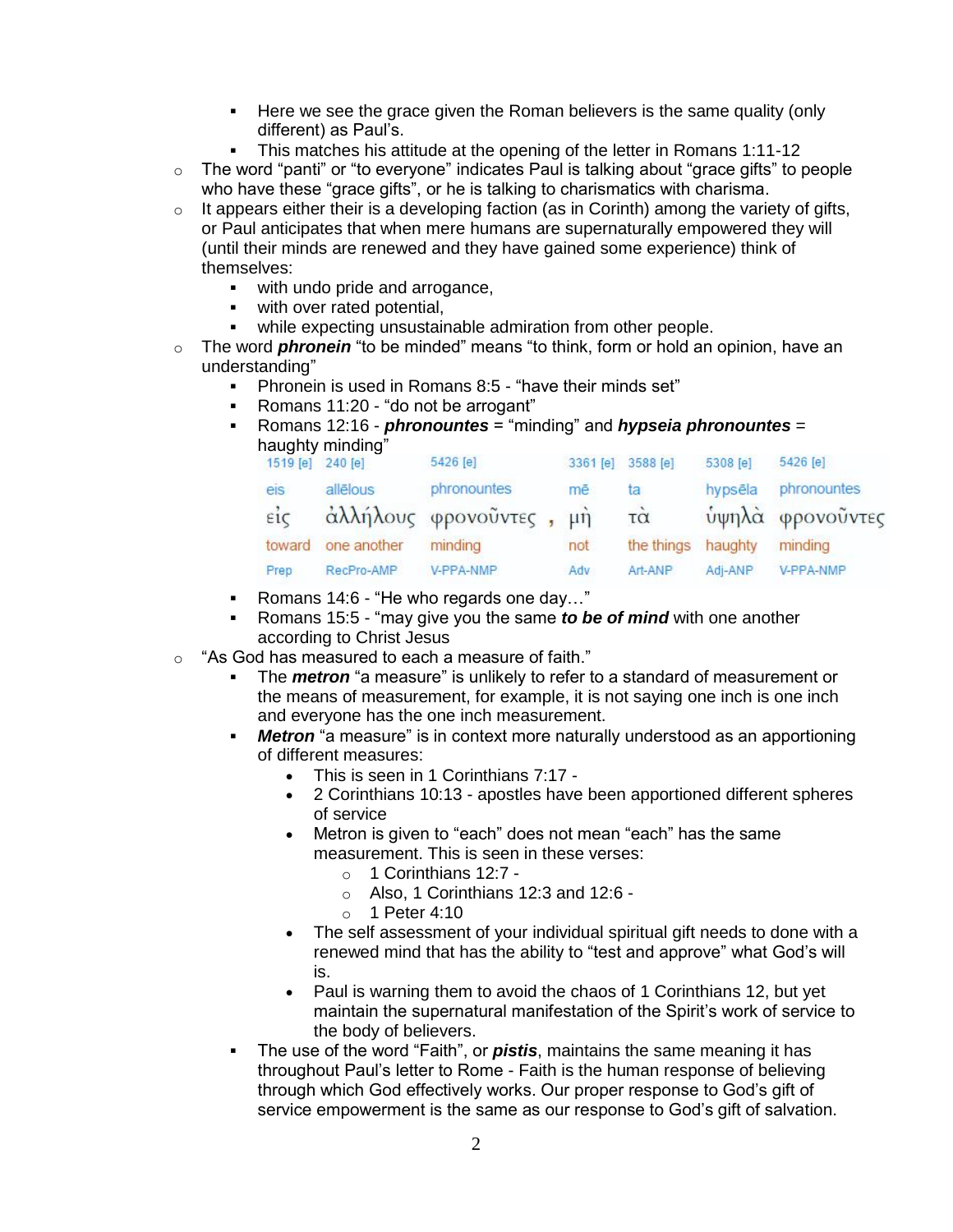#### **Romans 12:4 - "For as in one body we have many members, and the members do not all have the same function,**"

|                                                                                                     |                                                                                |                                                           |                                                     |                                               |                                               |                                                                | Romans $12:4$ $\blacktriangleright$                             |                |                                                  |                                                               |                                                                      |                                              |                                                       |                                                                    |                                                |  |
|-----------------------------------------------------------------------------------------------------|--------------------------------------------------------------------------------|-----------------------------------------------------------|-----------------------------------------------------|-----------------------------------------------|-----------------------------------------------|----------------------------------------------------------------|-----------------------------------------------------------------|----------------|--------------------------------------------------|---------------------------------------------------------------|----------------------------------------------------------------------|----------------------------------------------|-------------------------------------------------------|--------------------------------------------------------------------|------------------------------------------------|--|
| <b>Romans 12 Interlinear</b>                                                                        |                                                                                |                                                           |                                                     |                                               |                                               |                                                                |                                                                 |                |                                                  |                                                               |                                                                      |                                              |                                                       |                                                                    |                                                |  |
| 2509 [e]<br>kathaper<br>4 καθάπερ<br>just as<br>Adv                                                 | 1063 [e]<br>gar<br>$\gamma \alpha p$<br>$\overline{\bullet}$<br>indeed<br>Conj | 1722 [e]<br>en<br>$\frac{1}{2}v$<br>$\mathsf{In}$<br>Prep | 1520 [e]<br>heni<br>$\frac{1}{2}$<br>one<br>Adj-DNS | 4983 [e]<br>sōmati<br>σώματι<br>body<br>N-DNS | 4183 [e]<br>polla<br>πολλά<br>many<br>Adj-ANP | 3196 [e]<br>melē<br>$\mu \in \lambda \eta$<br>members<br>N-ANP | 2192 <sub>[e]</sub><br>echomen<br>έχομεν<br>we have<br>V-PIA-1P | $\blacksquare$ | 3588 [e]<br>ta<br>$T\alpha$<br>$\sim$<br>Art-NNP | 1161 [e]<br>de<br>$\delta \dot{\epsilon}$<br>moreover<br>Conj | 3196 [e]<br>melē<br>$\mu \in \lambda \eta$<br>[the] members<br>N-NNP | 3956 [e]<br>panta<br>πάντα<br>all<br>Adj-NNP | 3756 [e]<br>ou<br>$\overrightarrow{ov}$<br>not<br>Adv | 3588 [e]<br>tēn<br>$\overrightarrow{npv}$<br>the<br><b>Art-AFS</b> | 846 [e]<br>autēn<br>αὐτὴν<br>same<br>PPro-AF3S |  |
| 4234 [e]<br>2192 [e]<br>praxin<br>echei<br>έχει<br>πρᾶξιν;<br>function<br>have<br>V-PIA-3S<br>N-AFS |                                                                                |                                                           |                                                     |                                               |                                               |                                                                |                                                                 |                |                                                  |                                                               |                                                                      |                                              |                                                       |                                                                    |                                                |  |
| $\bullet$                                                                                           |                                                                                |                                                           |                                                     | 1 Corinthians 12:27 - the same                |                                               |                                                                |                                                                 |                |                                                  |                                                               |                                                                      |                                              |                                                       |                                                                    |                                                |  |

Colossians 1:15-20 and Ephesians 4:1-16 - the church is the body and the head is Christ.

#### **Romans 12:5 - "so we, though many, are one body in Christ, and individually members one of another.**"

|                              |                |                   |                   |                           |            |              | ◀ Romans $12:5 \triangleright$ |           |                         |                        |          |            |                          |
|------------------------------|----------------|-------------------|-------------------|---------------------------|------------|--------------|--------------------------------|-----------|-------------------------|------------------------|----------|------------|--------------------------|
| <b>Romans 12 Interlinear</b> |                |                   |                   |                           |            |              |                                |           | Romans 12:6             |                        |          |            |                          |
| 3779 [e]                     |                | 3588 [e] 4183 [e] | 1520 [e]          | 4983 [e]                  | 1510 [e]   |              | 1722 [e] 5547 [e]              | 3588 [e]  | $1161$ [e]              | 2596 [e]               | 1520 [e] | 240 [e]    | 3196 [e]                 |
| houtōs                       | hoi            | polloi            | hen               | sõma                      | esmen      | en           | Christō                        | to        | de                      | kath'                  | heis     | allēlōn    | melē                     |
| $\cdot$<br>$5$ OUTOC         | O <sub>1</sub> | πολλοί            | $\ddot{\epsilon}$ | $\sigma\tilde{\omega}$ μά | EQUEV      | $\epsilon v$ | Χριστώ                         | <b>TO</b> | $\delta \hat{\epsilon}$ | $\kappa \alpha \theta$ | EIC      | αλλήλων    | $\mu \in \lambda \eta$ , |
| <b>SO</b>                    | the            | many              | one               | body                      | we are     | in           | Christ                         | ×.        | moreover                | individually           | one      | of another | members                  |
| Adv                          | Art-NMP        | Adj-NMP           | Adi-NNS           | N-NNS                     | $V-PIA-1P$ | Prep         | N-DMS                          | Art-ANS   | Coni                    | Prep                   | Adj-NMS  | RecPro-GMP | N-NNP                    |

## **Romans 12:6 - "Having gifts that differ according to the grace given to us, let us use them: if prophecy, in proportion to our faith;**"

|     |                                             | <b>Romans 12 Interlinear</b>      |                  |                                                       |         |                                                  |                                    |                                                        |                                        |                                                                     |                                                           |                                                          |  |                                       |                                                                     |                                                  |
|-----|---------------------------------------------|-----------------------------------|------------------|-------------------------------------------------------|---------|--------------------------------------------------|------------------------------------|--------------------------------------------------------|----------------------------------------|---------------------------------------------------------------------|-----------------------------------------------------------|----------------------------------------------------------|--|---------------------------------------|---------------------------------------------------------------------|--------------------------------------------------|
|     | 2192 [e]<br>echontes<br>having<br>V-PPA-NMP | de<br>6 έχοντες δε<br>but<br>Conj | 1161 [e]         | 5486 [e]<br>charismata<br>χαρίσματα<br>gifts<br>N-ANP |         | 2596 [e]<br>kata<br>κατα<br>according to<br>Prep | tēn<br>$T\eta v$<br>the<br>Art-AFS | 3588 [e] 5485 [e]<br>charin<br>χαριν<br>grace<br>N-AFS | 3588 [e]<br>tēn<br>την<br>÷<br>Art-AFS | 1325 [e]<br>dotheisan<br>δοθεΐσαν<br>having been given<br>V-APP-AFS | 1473 [e]<br>hēmin<br>$\eta$ $\mu$ ĩν<br>to us<br>PPro-D1P | 1313 [e]<br>diaphora<br>διάφορα:<br>different<br>Adj-ANP |  | eite<br>$\tilde{\text{error}}$<br>if: | 1535 [e] 4394 [e]<br>prophēteian<br>προφητειαν<br>prophecy<br>N-AFS | 2596 [e]<br>kata<br>κατα<br>according to<br>Prep |
|     |                                             |                                   |                  |                                                       |         |                                                  |                                    |                                                        |                                        |                                                                     |                                                           |                                                          |  | Conj                                  |                                                                     |                                                  |
|     | 3588 [e]                                    | 356 [e]                           |                  | 3588 [e] 4102 [e]                                     |         |                                                  |                                    |                                                        |                                        |                                                                     |                                                           |                                                          |  |                                       |                                                                     |                                                  |
| tēn |                                             | analogian                         |                  | tēs                                                   | pisteōs |                                                  |                                    |                                                        |                                        |                                                                     |                                                           |                                                          |  |                                       |                                                                     |                                                  |
|     | τήν                                         |                                   | τῆς<br>αναλογίαν |                                                       |         | πίστεως:                                         |                                    |                                                        |                                        |                                                                     |                                                           |                                                          |  |                                       |                                                                     |                                                  |
|     | proportion<br>the                           |                                   |                  | of the<br>faith                                       |         |                                                  |                                    |                                                        |                                        |                                                                     |                                                           |                                                          |  |                                       |                                                                     |                                                  |
|     | Art-AFS<br>N-AFS                            |                                   |                  | Art-GFS                                               | N-GFS   |                                                  |                                    |                                                        |                                        |                                                                     |                                                           |                                                          |  |                                       |                                                                     |                                                  |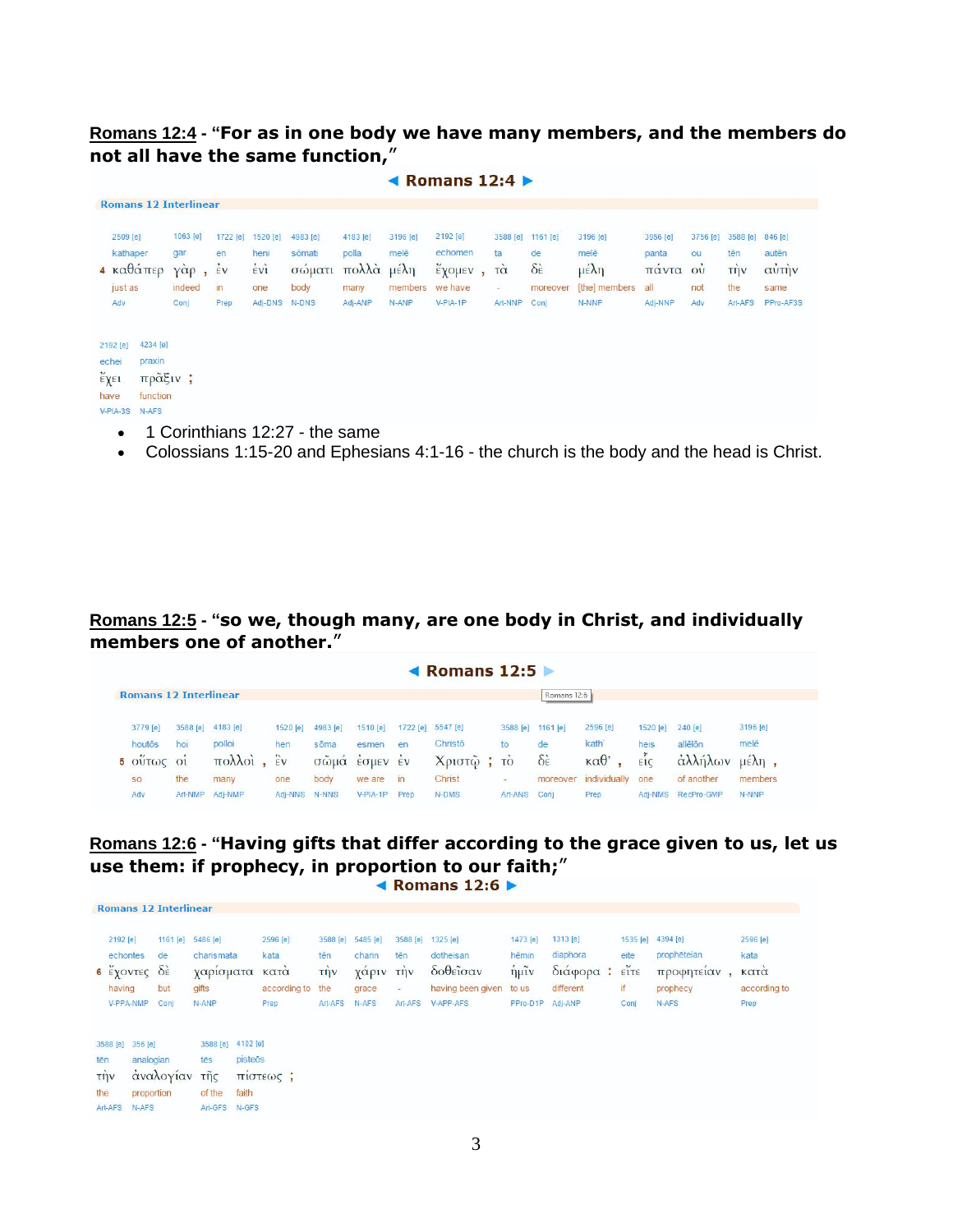- "Gifts that differ"
	- o NOT referring to natural talents, skills, training, personalities, etc.
	- o These "gifts" are the manifestation of the Holy Spirit
	- $\circ$  Supernatural spiritual "gifts" may likely work along with natural talents, but they are not the same.
	- $\circ$  Variety of the gifts most often depend on the needs of the local Christian church, or, potentially, the universal church.
	- $\circ$  The list(s) that Paul and the NT give us is never exhaustive, or categorized, but a sampling of examples of some common gifts
- "According to the grace given to us"
	- $\circ$  Paul always makes it clear these are "grace" gifts for us to use to benefit others, not for us to be prideful over:
		- 1 Corinthians 12:6 -
		- Ephesians 4:7 -
		- 1 Peter 4:10 -
- "Let us use them" -
- 1. "Prophecy"
	- a. "Proportion to our faith"
		- i. "Proportion" is analogia which is a term from the world of mathematics and logic. It means "the correct proportion" or "the right relationship"
		- ii. This refers back to verse 3 where it "measure of faith" was given to each of us for our gifts. This means that our use of our gifts is bordered and established by our faith (trust, expectancy, understanding, belief, etc.) that is also provided to us by God.
		- iii. Proportion of our faith could be referred to our realistic expectation of what we understand/believe our role is in the church.
		- iv. Emphasis is on "sober judgment" not fanciful expectations or lofty personal goal setting. Instead, honestly, what does God expect of you?
			- 1. Emotional motivational speeches can ship wreck believers direction. (See 1 Cor. 14:32 "emotions" and 1 Cor. 14:30 "love of speaking")
			- 2. Self-help ideology that teaches "you can do anything your mind sets itself on" is NOT sober. Consider Philippians 4:13, "I can do all things through him who strengthens me."
		- v. It could be understood that "proportion" to faith means "in relationship to the faith". In other words, the prophet could speak revelation, but his words would have to line up with the Truth of the Word of God.
	- b. NT prophecy was the proclamation to the local community information God had revealed for the church's edification (1 Cor. 14:3, 24-25, 30).
	- c. Prophetic speech was not the same as Apostolic revelation (writing, teaching, etc.) since 1 Cor. 14:29-32 expects that the words of the prophet would be evaluated by the other prophets. Paul's Apostolic doctrine was NOT to be scrutinized.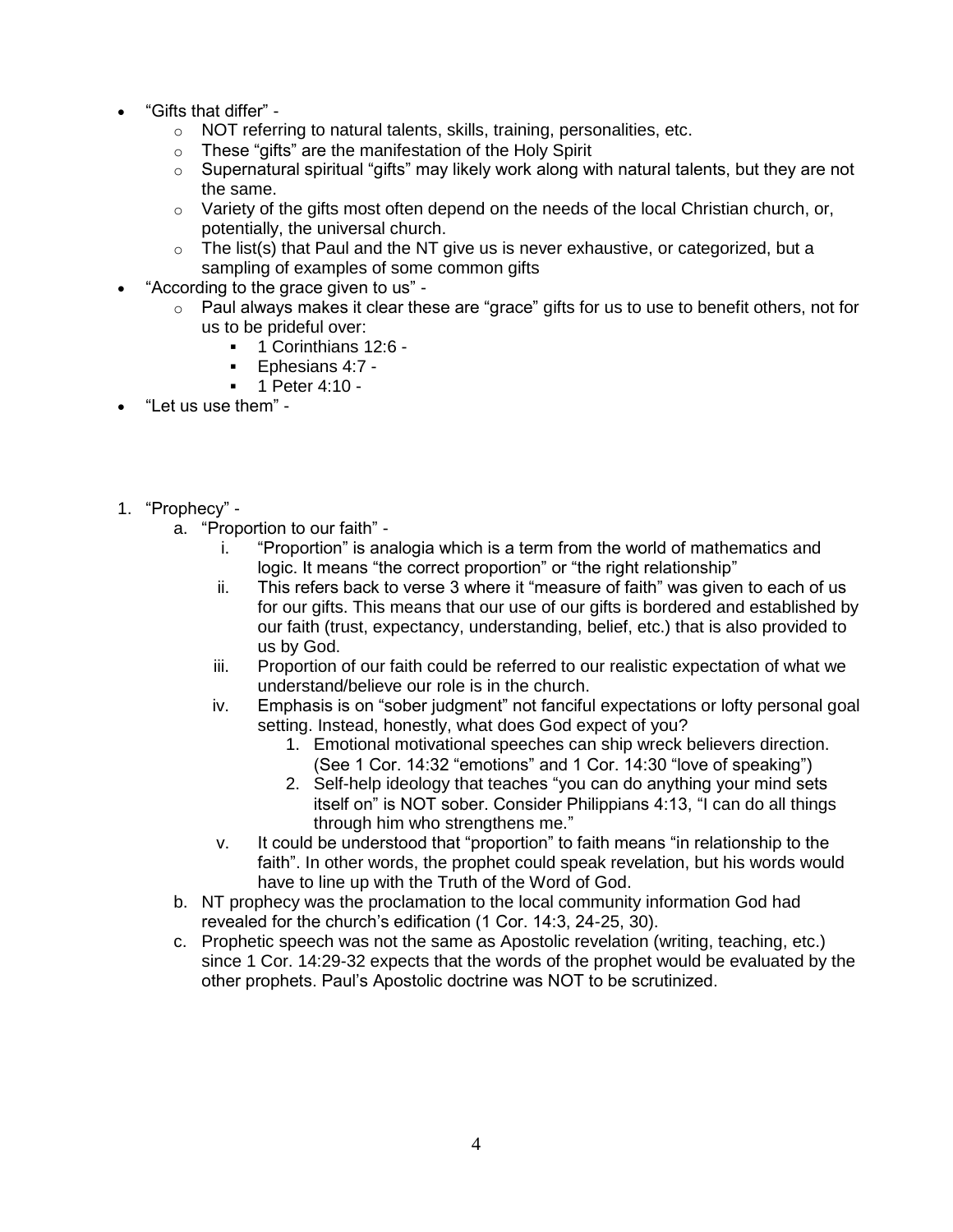### **Romans 12:7 - "if service, in our serving; the one who teaches, in his teaching;"** Komans 12:7  $▶$

|      | Romans 12 intermiear |              |               |                            |      |                   |                    |      |                            |                                                                      |
|------|----------------------|--------------|---------------|----------------------------|------|-------------------|--------------------|------|----------------------------|----------------------------------------------------------------------|
|      | 1535 [e] 1248 [e]    |              |               | 1722 [e] 3588 [e] 1248 [e] |      | 1535 [e] 3588 [e] | 1321 [e]           |      | 1722 [e] 3588 [e] 1319 [e] |                                                                      |
| eite | diakonian            | en           | tē            | diakonia                   | eite | ho                | didaskōn           | en   | tē                         | didaskalia                                                           |
|      |                      |              |               |                            |      |                   |                    |      |                            | 7 εΐτε διακονίαν, έν τῆ διακονία; εἴτε ὁ διδάσκων, ἐν τῆ διδασκαλία; |
| or   | service              | $\mathsf{I}$ | the           | service                    | or   |                   | the [one] teaching | in   | the                        | teaching                                                             |
| Conj | N-AFS                | Prep         | Art-DFS N-DFS |                            | Coni | Art-NMS           | <b>V-PPA-NMS</b>   | Prep | Art-DFS N-DFS              |                                                                      |

- 1. "Service" "serving" or "ministering" are words from the root *diak* which originally meant "waiting at table" as in serving others as a servant while having no social status.
	- a. This is the word Jesus used in Mark 10:45 to explain to his disciples how they would act and how they could be like him.
	- b. Christian ministry in the NT is referred to as "service"
	- c. This word "service" never appears in another list of gifts, so it may be a heading for a variety of ministry gifts that place the believer in a position of service to others in the church.
	- d. The warning or admonition that comes along with this gift is "let him serve". So, if your gift is serving keep serving and do not let it become a source of power, authority, pride or a high position among the believers. If you are empowered to serve, you should remain a servant and nothing greater
- 2. "Teaches" is different than prophecy because it is not characterized by ecstatic utterances or driven by the Spirit of God.
- . 1 Corinthians 14:6 combines teaching with knowledge. (Prophecy is coupled with revelation.)
- a. Teaching is likely at two levels:

 $P = \frac{1}{2}$ 

- i. Doctrine, such as Bible teaching
- ii. Application, such as life application of Bible teaching/doctrine
	- (This is supported by the very structure of Paul's letter of Romans, and others letters, because they are clearly doctrinal information followed by life application of that doctrinal material.)

**Romans 12:8 - "the one who exhorts, in his exhortation; the one who contributes, in generosity; the one who leads, with zeal; the one who does acts of mercy, with cheerfulness.**"

 $4$  Domand 12.0  $\uparrow$ 

|                      |                                  |                                                                   |                                                               |                                                                                         |                                                 |                                                           | <b>TRUINGING LATUM</b>                                          |                                               |                                                    |                                    |                                                                     |                                        |                                                                   |  |
|----------------------|----------------------------------|-------------------------------------------------------------------|---------------------------------------------------------------|-----------------------------------------------------------------------------------------|-------------------------------------------------|-----------------------------------------------------------|-----------------------------------------------------------------|-----------------------------------------------|----------------------------------------------------|------------------------------------|---------------------------------------------------------------------|----------------------------------------|-------------------------------------------------------------------|--|
|                      |                                  | <b>Romans 12 Interlinear</b>                                      |                                                               |                                                                                         |                                                 |                                                           |                                                                 |                                               |                                                    |                                    |                                                                     |                                        |                                                                   |  |
|                      | eite<br>$8 \t{if}$<br>or<br>Conj | 1535 [e] 3588 [e]<br>ho<br>$\dot{\circ}$<br>the [one]<br>Art-NMS  | 3870 [e]<br>parakalōn<br>παρακαλών,<br>exhorting<br>V-PPA-NMS |                                                                                         | 1722 [e]<br>en<br>$\frac{1}{2}v$<br>in.<br>Prep | 3588 [e]<br>tē<br>τỹ<br>the<br>Art-DFS                    | 3874 [e]<br>paraklēsei<br>παρακλήσει; ο<br>exhortation<br>N-DFS | 3588 [e]<br>ho<br>the [one] giving<br>Art-NMS | 3330 [e]<br>metadidous<br>μεταδιδούς,<br>V-PPA-NMS | en<br>$\frac{1}{2}v$<br>in<br>Prep | 1722 [e] 572 [e]<br>haplotēti<br>άπλότητι; ο<br>generosity<br>N-DFS | 3588 [e]<br>ho<br>the [one]<br>Art-NMS | 4291 [e]<br>proistamenos<br>προϊστάμενος,<br>leading<br>V-PPM-NMS |  |
| en<br>$\frac{2}{5}v$ | with<br>Prep                     | 1722 [e] 4710 [e]<br>spoudē<br>$\sigma$ πουδῆ; ὁ<br>zeal<br>N-DFS | 3588 [e]<br>ho<br>the [one]<br>Art-NMS                        | 1653 [e]<br>eleõn<br>$\epsilon \lambda \epsilon \tilde{\omega} v$ ,<br><b>V-PPA-NMS</b> | showing mercy                                   | 1722 [e] 2432 [e]<br>en<br>$\frac{1}{2}v$<br>with<br>Prep | hilarotēti<br>ίλαρότητι.<br>cheerfulness<br>N-DFS               |                                               |                                                    |                                    |                                                                     |                                        |                                                                   |  |